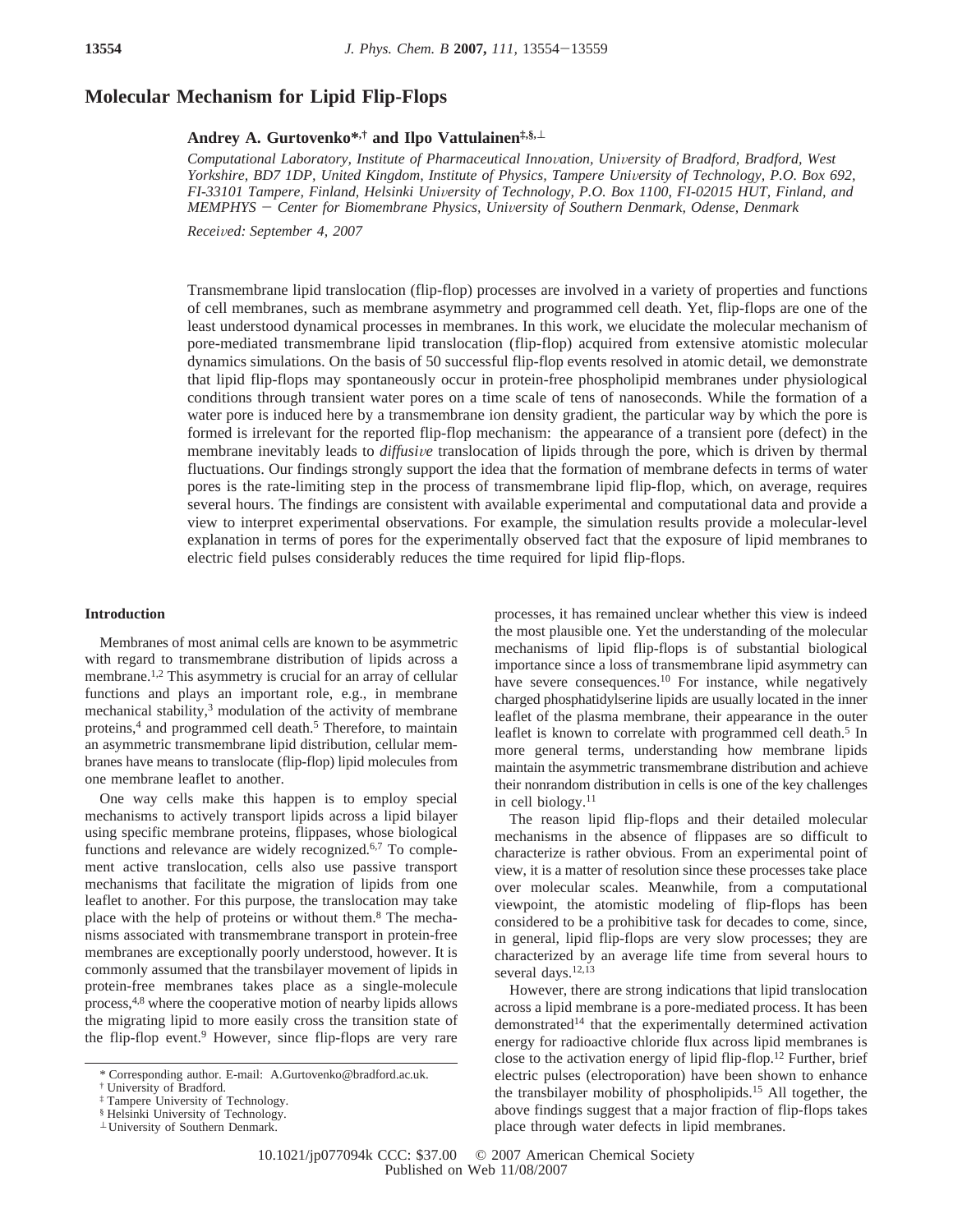On the computational side, several observations of defectmediated lipid flip-flops have been reported; most of them were related to flip-flop events in lipid membranes far from physiological conditions, though. In particular, very recent lipid membrane simulations indicated that, when a lipid was dragged by *an external force* through the membrane interior, the formation of a small water pore was observed; the energies required for lipid flip-flop and for the formation of the pore were found to be identical.<sup>16</sup> On the basis of these findings, the authors concluded that lipid flip-flop could be a defect-mediated process. Meanwhile, de Vries et al. have reported on the poremediated equilibration of lipids between two leaflets in the early phases of vesicle self-assembly;17 the results are appealing, but the far from equilibrium conditions under self-assembly are markedly different from conditions where the dynamics in stable cell membranes takes place. Later, a defect-mediated lipid flipflop was reported in molecular dynamics (MD) simulations of membranes under the influence of other external factors such as antimicrobial peptides<sup>18</sup> and butanol.<sup>19</sup> Finally, a recent computational study<sup>20</sup> reported a single pore-mediated lipid flipflop that was driven by an extremely high transmembrane voltage, i.e., again under conditions far from those that can be observed in a cell. Furthermore, the authors observed that sodium cation flux can be a factor that facilitates the dragging of lipids across a water pore. Overall, despite their limitations (membrane exposure to external factors or nonequilibrium conditions), all the above studies support the view that flipflops in protein-free membranes may take place through defects in membranes.

In this paper, we show through extensive atomic-scale MD simulations that the computational approach can actually provide a great deal of insight into the mechanism (or one of the mechanisms) associated with lipid flip-flops. The simulations conducted under physiological conditions provide compelling evidence that, initially, the key event leading to flip-flop is the spontaneous formation of a water pore. Having formed, the water pore facilitates the spontaneous migration of lipids across the membrane (see Figure 1). On the basis of 50 flip-flop events resolved in atomic detail, we provide a detailed molecular picture for lipid translocation across a membrane and discuss the forces driving these processes. Remarkably, the average time required for a lipid to translocate through a *preformed* water pore was found to be around 60 ns. Together with the large number of flip-flops observed here, this strongly suggests that the actual flip-flop event is a rapid process, while the spontaneous formation of a water defect in lipid membranes is the ratelimiting step in the process of lipid flip-flop. The experimental data that is available for comparison and discussed at the end of this article is consistent with the simulation results.

The most notable contribution of this work is the unprecedented view for a large number of *diffusive* (driven by thermal fluctuations) lipid flip-flops observed in atomistic detail, thus clarifying the mechanism of flip-flops under conditions close to *physiological* ones. There is indeed ample reason to stress that, in the present study, the simulation conditions really match closely those observed in a cell close to equilibrium, without artificial external fields or far from equilibrium conditions.

### **Methods**

The atomic-scale MD simulations were performed on lipid membranes comprised of zwitterionic dimyristoylphosphatidylcholine (DMPC) lipids. Force-field parameters for lipids were taken from the united atom force-field of Berger et al.; $^{21}$  the force-field has been shown to correctly reproduce the experi-



**Figure 1.** Pore-mediated lipid flip-flop: (A) 0 ps, (B) 43.85 ns, (C) 118.9 ns, (D) 122.4 ns, (E) 152.7 ns, (F) 204.65 ns, (G) 208.9 ns, and (H) 215 ns. Lipids (except for the flip-flopped one) are not shown; water is shown in red and white, acyl chains of the flip-flopped lipid are shown in yellow, and its choline and phosphate groups are shown in orange and green, respectively.

mentally measured area and volume per lipid (see, e.g., ref 22). Water was modeled using the simple point charge model.<sup>23</sup> For sodium, potassium, and chloride ions, we employed the default set of parameters supplied within the GROMACS force field.<sup>24</sup> The Lennard-Jones interactions were cut off at 1 nm. For the electrostatic interactions, the particle-mesh Ewald method<sup>25,26</sup> was used. The simulations were performed in the *NpT* ensemble with temperature and pressure kept constant by the Berendsen scheme.<sup>27</sup> Pressure was set to 1 bar. Temperature was set to 323 K, which is well above the main phase transition temperature of a DMPC bilayer (297 K).

Water pores in lipid membranes were induced by adding salt (NaCl or KCl) and by creating an imbalance of cations (sodium or potassium) across the membrane.22,28 To model the transmembrane ionic charge imbalance explicitly, a double-bilayer setup (i.e., two lipid bilayers of 128 lipids each in a simulation box) was employed, $29,30$  amounting to about 42 000 atoms in the system. The time step used in the integration of equations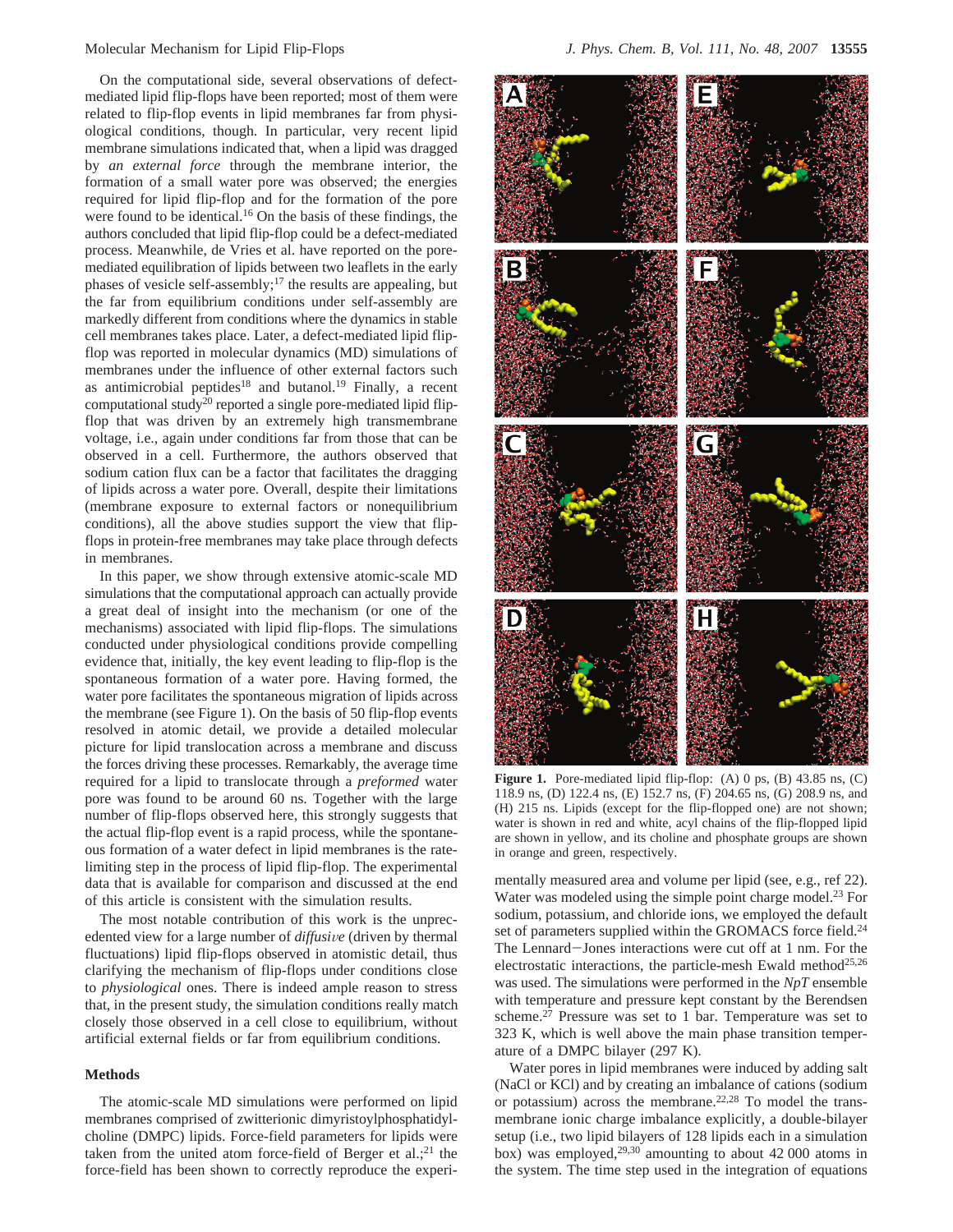**TABLE 1: Summary of Lipid Flip-Flop Events**

| system | salt <sup>a</sup> | $t_{\text{sim}}$ [ns] <sup>b</sup> | $N_{\text{flip-flop}}^c$ | $t_{\rm flip-flop}$ [ns] <sup>d</sup> |
|--------|-------------------|------------------------------------|--------------------------|---------------------------------------|
|        | NaCl              | 215                                | 8                        | $66 \pm 13$                           |
| 2      | <b>NaCl</b>       | 95                                 | 2                        | $78 \pm 18$                           |
| 3      | <b>NaCl</b>       | 125                                | 5                        | $78 \pm 9$                            |
| 4      | <b>NaCl</b>       | 50                                 | 3                        | $38 \pm 5$                            |
| 5      | <b>KCl</b>        | 200 <sup>e</sup>                   | 10                       | $70 \pm 10$                           |
| 6      | KCl               | 35                                 | 5                        | $27 \pm 3$                            |
| 7      | <b>KCI</b>        | 200 <sup>e</sup>                   | 13                       | $66 \pm 10$                           |
| 8      | <b>KCl</b>        | 80                                 |                          | $58 \pm 13$                           |
|        |                   |                                    |                          |                                       |

*<sup>a</sup>* Type of salt used in a simulation. *<sup>b</sup>* Total time of a simulation. Simulations were extended until a pore was closed, except for systems 5 and 7. *<sup>c</sup>* Number of flip-flop events. *<sup>d</sup>* Average duration of a lipid flip-flop process. *<sup>e</sup>* Pore did not close over the course of the simulation.

of motion was 2 fs. In all, we considered eight different bilayer systems with pores; most systems were simulated until a pore was closed, with the exception of systems 5 and 7, which had pores open even after 200 ns (see Table 1). The total simulated time amounted to  $1 \mu s$ . All simulations were performed using the GROMACS suite.<sup>24</sup>

# **Results**

To study pore-mediated lipid flip-flops, water pores were first preformed in membranes composed of DMPC lipids. This was accomplished by creating a transmembrane imbalance of cations (either sodium or potassium ions), which induces a spatially and time-dependent electric field across the membrane. To this end, we employed a double-bilayer setup where the system included two lipid bilayers in the lamellar fluid phase. The ion concentration imbalance employed in this study was intentionally chosen to be rather large (six cations per bilayer of 128 lipids), so that the formation of water pores occurred on a nanosecond time scale. After a pore has been formed, one observes the transport of ions through the pore, which quickly discharges the transmembrane ionic charge imbalance and makes the pore metastable. A detailed discussion of the overall process of pore formation and subsequent ion leakage can be found elsewhere.22,28

There is reason to emphasize that the transmembrane leakage of ions is a much faster process compared to lipid flip-flop: the ionic charge imbalance across a membrane discharges almost fully within 5-6 ns after pore formation. Therefore, the leakage of ions can affect lipid flip-flops at a very early stage only. The remaining ionic charge imbalance after the first few nanoseconds of pore formation is essentially negligible (usually one cation per bilayer) or even zero, which corresponds to a complete discharging of the transmembrane potential. Water pores, being in a metastable state, stay open from about 35 to 200 ns.

After the formation of a water pore, we witness spontaneous pore-mediated translocation of lipid molecules from one leaflet to another. Table 1 summarizes the lipid flip-flop events observed. The overall process of lipid flip-flop is visualized in Figure 1 for one particular lipid of the simulation system 1. Starting from an intact lipid membrane (Figure 1A), a water pore spanning the entire membrane is first formed; the pore is laterally located far away from the lipid in question and does not affect it (Figure 1B). After about 100 ns, the lipid diffuses laterally to the pore site and becomes part of the pore, lining the pore by its head group (Figure 1C). At this moment, the spontaneous diffusive translocation of a lipid through the pore initiates: it involves the progressive diffusion of a lipid head group in the pore coupled with the simultaneous desorption of lipid hydrocarbon chains out from the membrane leaflet (Figure



**Figure 2.** (Top) Time evolution of positions of the CMs of head groups for four flip-flopped lipids of system 1. The  $z = 0$  corresponds to the center of the membrane; solid black lines show the average positions of lipid head groups in the two opposite leaflets, extracted from the intact membrane before pore formation. (Bottom) Time evolution of the tail-to-head orientation for the same four flip-flopped lipids. The tail-to-head orientation was characterized as the angle between the bilayer normal and the vector directed from the CMs of the acyl chains to the CMs of head groups. Solid black lines again show typical values of the angle for lipids in the opposite leaflets.

1D). This eventually leads to the appearance of the lipid in the opposite membrane leaflet, accompanied by the subsequent reorientation of the lipid (Figure 1E). The irreversible accommodation of a lipid in the opposite leaflet (if successful) turns out to be a rather slow process (more than 50 ns is required for the particular lipid considered here; see Figure  $1E-G$ ) since it involves spontaneous detachment of a head group out of pore "walls" and lateral diffusion of a lipid away from the pore. This, however, can be greatly facilitated by pore closure, which occurs at  $t \approx 210$  ns for this particular system (Figure 1H).

To further characterize lipid flip-flops, in Figure 2 we show the time evolution of the positions of centers of mass (CMs) of several lipid head groups. Also depicted in the same figure is the lipids' overall orientation within a membrane (shown here are the trajectories of four typical flip-flopped lipids of system 1). As seen, one can distinguish two somewhat different types of lipid flip-flops: (i) very fast flip-flops of lipids directly involved in the initial formation of a water pore (these are characterized by a rapid onset of translocation, which coincides with a pore formation event, and by a rather short time  $(10-20)$ ns) required for successful accommodation in the opposite leaflet (orange curve in Figure 2)); and (ii) flip-flops of lipids that are either involved in the initial pore formation but require considerably longer time to accomplish translocation (blue curve in Figure 2) or are initially remote from a pore but diffuse to the pore site with time (red and green curves; note that the red curve corresponds to the translocation of the lipid exemplified above in a series of snapshots shown in Figure 1). The number of flip-flops in category (i) is 9 out of 50 events observed (three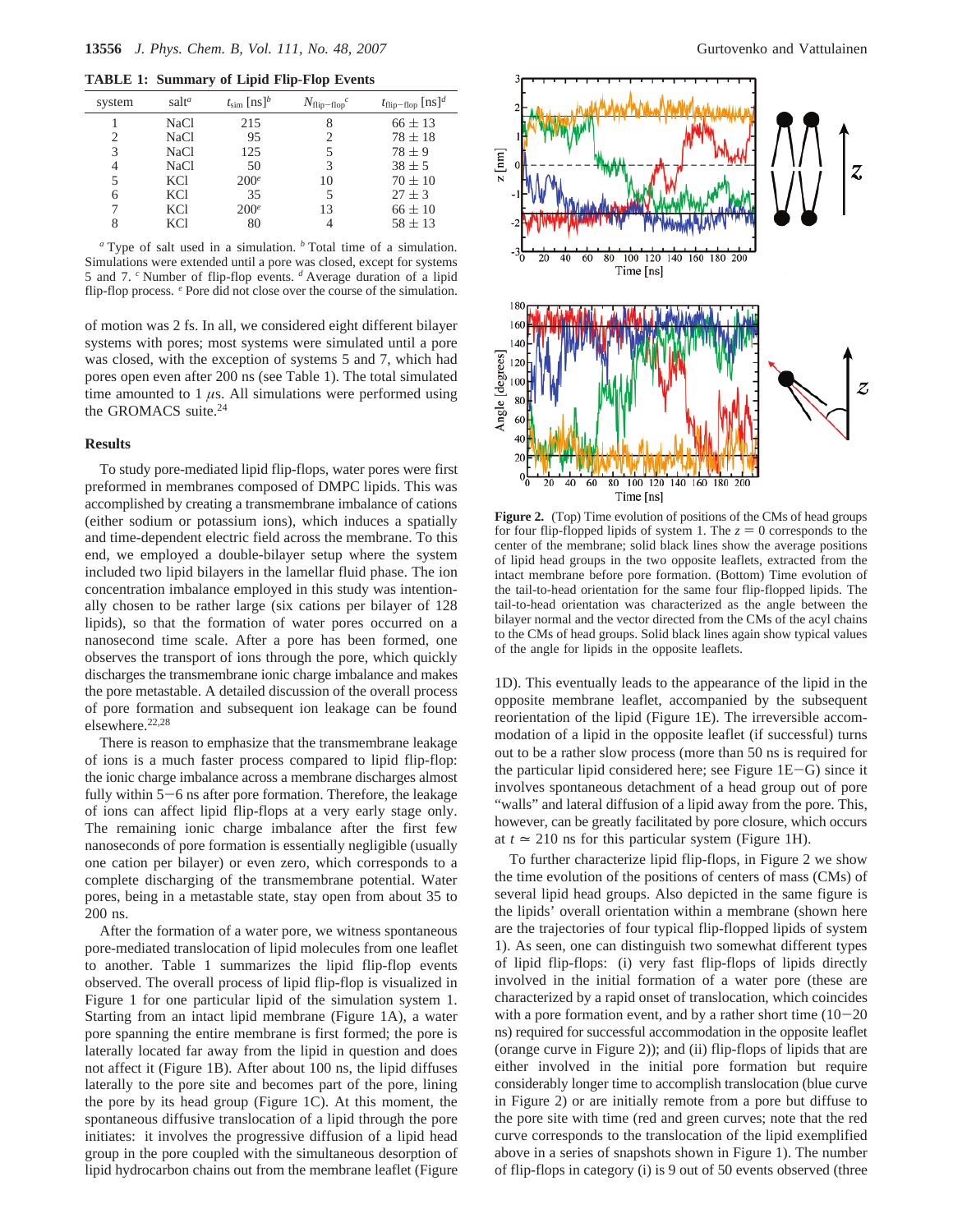for NaCl and six for KCl), thus the majority of flip-flops (about 80%) belong to category (ii).

Remarkably, the translocation of a lipid across a membrane closely correlates with the overall reorientation of the lipid measured through the angle between the bilayer normal and the vector directed from the CM of a lipid's hydrocarbon chains to the CM of its head groups (see Figure 2 (Bottom)). When a lipid is accommodated in a membrane leaflet, this tail-to-head vector makes an average angle of 22° (or 158° depending on the leaflet) with the bilayer normal. During flip-flop, a lipid changes its orientation, with the corresponding angle lying between the two values being typical for opposite leaflets. Close to the center of the membrane, lipids tend to adopt an orientation perpendicular to the bilayer normal, which is most clearly seen in Figure 2 for a lipid shown by the green curve. It is also noteworthy that lipids' tail-to-head orientation is subject to much larger fluctuations when a lipid is in the middle of a membrane compared to the situation where a lipid is localized in a leaflet; this is due to the fact that lipids in leaflets are more densely packed than lipids in the membrane interior.

# **Discussion**

Overall, we observed 50 spontaneous flip-flop events (see Table 1). The fact that needs to be emphasized here is that these flip-flop events were coupled to the spontaneous formation of a water pore discussed in refs 28 and 22. For comparison, in numerous atomistic simulation studies of related intact singlecomponent lipid bilayers, we have not identified any flip-flops, despite the long simulation time scales of several microseconds (data not shown). This highlights the importance of water pore formation as a key step in lipid flip-flop.

The flip-flop mechanism observed here takes place in two stages. First, starting from conditions that model the situation in the vicinity of the plasma membrane, our model system includes an initial ionic concentration imbalance across the membrane. Such a transmembrane ion concentration difference is an inherent feature of plasma membranes of eukaryotic cells.<sup>31</sup> Local fluctuations in ion densities then give rise to a strong local electric field across the bilayer, which in turn initiates the formation of a water pore<sup>22,28</sup> coupled to the subsequent rapid ion leakage that dramatically reduces the local field strength and hence the pore size, yet the pore remains open for a considerably long period of time, which ranges from about ∆*t*  $=$  35 ns to several hundred nanoseconds. We stress that, in the present case, we employed a rather large ion concentration imbalance to promote very fast pore formation. Alternatively, the formation of a water pore could be induced by an external electric field, $32-34$  mechanical stress, $32,35$  or thermal fluctuations.36,37 Second, at the same time, the lipids in the bilayer diffuse laterally in the bilayer plane over a distance of  $l_D$  =  $\sqrt{4D\Delta t}$ , where  $D \approx 1 \times 10^{-7}$  cm<sup>2</sup>/s is a typical lateral diffusion coefficient in fluid lipid bilayers. For a typical lifetime of the pore,  $\Delta t \approx 100$  ns, the diffusion length of a lipid in the plane of the membrane is  $l_{\text{D}} \approx 2$  nm, that is, about 3 times the size of the lipid molecule. This implies that there are about a few tens of lipids near the pore that could access it via lateral diffusion before pore closure. Once they do so, many of them undergo flip-flop by translocating through the pore.

Although the average duration of lipid flip-flops through a *preformed* pore was found to be around 60 ns, flip-flop times for individual lipids scatter considerably and range from 10 to 130 ns. Among factors that influence the rate of lipid translocation, there is reason to mention the significance of pore opening and membrane resealing. Formation of a pore implies

200 ns



0 ns

**Figure 3.** A membrane with the maximal number of lipid flip-flops observed (system 7 in Table 1): intact membrane at  $t = 0$  ns (left) and membrane with an opened pore at  $t = 200$  ns (right). Lipids in opposite leaflets are shown in yellow and red; for clarity's sake, the size of flip-flopped lipids has been enlarged.

fast reorientation of some lipid head groups toward the membrane interior,<sup>28,32</sup> so that the lipids participating in pore formation are moved out of their equilibrium state. If desorption of lipid chains occurs simultaneously with the entering of head groups in the pore, one can observe a very fast lipid flip-flop. In most cases, however, the above scenario takes place only occasionally, since, while a lipid could translocate through half of the membrane, the time required for lipid accommodation in the opposite leaflet can be considerable (see Figure 2). Pore closure, in turn, is able to considerably speed up the flip-flops of partly translocated lipids: Irreversible membrane resealing makes it impossible for such lipids to move back to their original leaflet and effectively pushes them to the opposite one (see, e.g., the translocation of a lipid shown by the red curve in Figure 2, in which case pore closure occurs at  $t \approx 210$  ns). Therefore, early pore closure can decrease the duration of flip-flop significantly, as seen for simulation systems 4 and 6, which have the shortest pore lifetimes (Table 1).

The findings also suggest that pore-mediated translocation of one lipid can promote the flip-flops of others. If a lipid lining a pore translocates to the opposite side of a membrane, it has to be substituted by another lipid from the same leaflet to keep the water pore stable. If this "new" lipid also translocates successfully, the process of substitution needs to be repeated. Indeed, for bilayer system 7 with KCl salt (Table 1), we observed a sequence of almost concerted flip-flops of three lipids. Remarkably, this particular system is characterized by the largest number of flip-flop events (13 flip-flops in this particular system), which leads to a considerable mixing of lipids from the opposite membrane leaflets over the time span of 200 ns (Figure 3).

The role of salt type was elucidated by considering pores induced by an imbalance of either sodium or potassium cations. In the case of NaCl salt, one finds 18 successful lipid flip-flops with an average duration of  $64 \pm 7$  ns. In turn, for systems with KCl, 32 pore-mediated lipid translocations were found to occur with an average duration of  $60 \pm 6$  ns. Hence, the average times required for lipid flip-flops turn out to be very similar in both cases. However, the type of salt used does affect the probability of lipid flip-flop in the system: bilayers with NaCl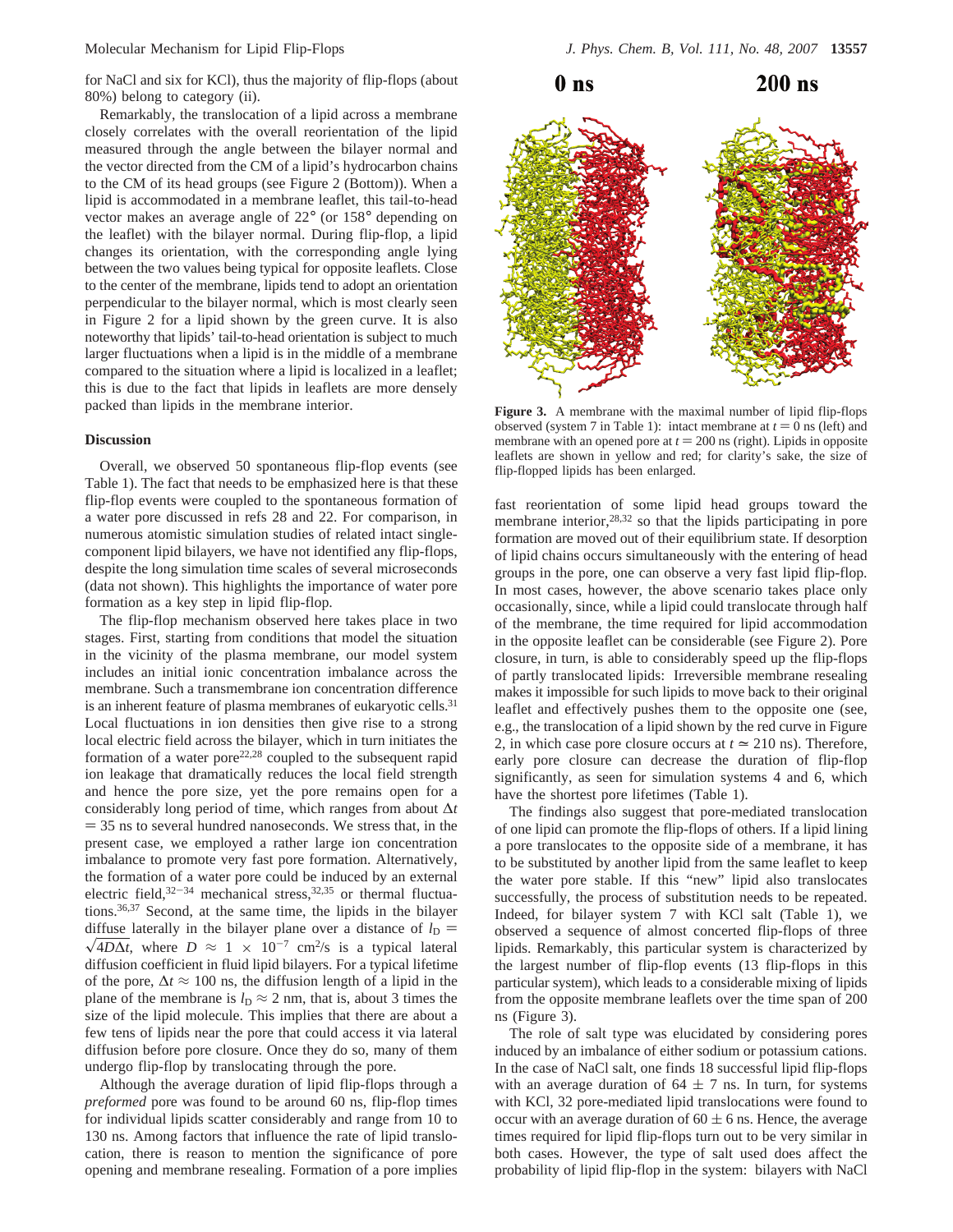and KCl salt were simulated for 485 and 515 ns, respectively, but the overall number of lipid flip-flops was almost twice as large in the case of KCl. Thus, the probability for a spontaneous flip-flop event to occur is higher by a factor of 1.7 in a bilayer system with potassium cations. This finding correlates well with the fact that sodium ions demonstrate much stronger interactions with zwitterionic phosphatidylcholine lipids than do potassium  $\mu$ ions.<sup>22</sup> In particular, Na<sup>+</sup> ions are known to bind to carbonyl oxygens of lipids, leading to the formation of tight complexes between neighboring lipid molecules.22,30,38 The formation of such complexes most likely hinders considerably the desorption of lipid chains out of the leaflets toward the membrane interior, whereby decreasing the probability of flip-flops.

What, then, is the force that drives lipids residing close to the pore to flip-flop through it? Is it due to the electrostatic coupling between the dipolar head group and the spatially varying electric field (dielectrophoresis), or related to the spontaneous sealing of the hydrophobic membrane region through hydrophobic interactions, or is it simply due to thermal fluctuations? First, let us mention that the lipids considered in this study are neutral, thus the electrostatic potential is not expected to play the main role. We have confirmed this by considering the membrane-normal component of the total electrostatic force exerted on the lipids involved in flip-flops. That is found to fluctuate around zero, without component to drive translocation. Second, however, the spatially inhomogeneous electric field defined by the instantaneous positions of ions could contribute to lipid flip-flops via dielectrophoretic motion, especially at the early stages of pore formation before ion leakage through a pore reduces the local field strength. Therefore, one can expect that the rapid flip-flops observed in the beginning of the simulations could in part be driven by the spatially varying transmembrane electric field due to ion imbalance. Indeed, the contribution of the dielectrophoretic force exerted on the dipole of a lipid at such a high ionic charge imbalance was found to be comparable with thermal fluctuations. However, the flip-flops taking place right after pore formation (which constitute only 20% out of all flip-flop events) can be considered as being artificially promoted since they are coupled to the high ionic charge imbalance employed in this study, that is, to the method used to create water pores. Furthermore, at longer times, after around  $10-20$  ns from the moment of pore formation, the transmembrane electric field is almost fully discharged by ion leakage. Under these conditions, the dielectrophoretic force exerted on lipids was found to be about an order of magnitude smaller than the force due to thermal fluctuations. This supports the view that dielectrophoresis is not driving flip-flops. This is particularly true when the system has lost its memory of how the pore was formed. For instance, the ionic charge imbalance for system 7 is essentially zero already at  $t = 10$  ns, implying that lipid flip-flops during the subsequent 190 ns are hardly affected by the spatially varying local electric field. Third, what we find from the simulations is that the flips and flops are essentially symmetric. The number of flips (events that initiated from the leaflet facing an initial excess of cations) was found to be 22, while the number of flops (in the opposite direction) was 28. Considering the total number of events, the flip-flops are symmetric within statistical fluctuations.

Thus, one can conclude that the translocation of lipids through transient water pores is mainly diffusive, i.e., driven by thermal fluctuations. Furthermore, very preliminary studies (data not shown) have confirmed that lipid flip-flops can also be observed in bilayer systems where pores are formed by an alternate means

without salt ions, lending further support to the above conclusion. Overall, the formation of a water pore spanning the membrane is most likely the only required prerequisite for transmembrane lipid translocation.

The main result of the present study is the observation that the rate of lipid flip-flops is significantly enhanced by the spontaneous formation of water pores. Evidently, one should then ask whether the rate of pore formation is comparable to the lipid flip-flop rate in the absence of proteins or pores. To consider this issue, let us first note that the average time of pore-mediated lipid translocations has here been found to be  $~\sim$ 60 ns. For comparison, the flip-flop rate is available from experimental measurements. In particular, on the basis of exchange experiments<sup>13</sup> performed at  $T = 323$  K on large unilamellar vesicles composed of DMPC lipids, the upper limit for flip-flop half-time was estimated to be 0.7 h. Assuming that the formation of a water pore in DMPC membranes is the ratelimiting step in the process of flip-flop, we can estimate the probability of pore formation or the pore density  $\rho$  in DMPC membranes at  $T = 323K$ , which is given by<sup>16</sup>  $\rho = (t_{flip-flop} j_{pore} A_{lipid})^{-1}$ . Here,  $t_{flip-flop} = 1$  h is the flip-flop time taken from the experiment,  $j_{\text{pore}} = (1/60) \text{ ns}^{-1} = 1.67 \times$  $10^7$  s<sup>-1</sup> is the lipid flux through the pore obtained from our MD simulations, and  $A_{\text{lipid}} = 0.66 \text{ nm}^2 = 0.66 \times 10^{-14} \text{ cm}^2 \text{ is}$ the average area per DMPC lipid. This gives us the equilibrium pore density  $\rho$  equal to 2.5  $\times$  10<sup>3</sup> pores/cm<sup>2</sup>.

The obtained value for  $\rho$  is in reasonable agreement with values available from other sources. In particular, the equilibrium pore density employed in models of electroporation<sup>39,40</sup> ranges from  $0.8 \times 10^2$  to  $1.5 \times 10^5$  pores/cm<sup>2</sup>. Tieleman and Marrink reported the density of ∼100 pores/cm <sup>2</sup> for a dipalmitoylphosphatidylcholine (DPPC) bilayer.16 Moving on, from the pore density  $\rho$  we can estimate the free energy  $\Delta G_{\text{pore}}$  required for pore formation;  $\Delta G_{\text{pore}}$  is coupled to  $\rho$  as<sup>16</sup>  $\rho = \exp(-\Delta G_{\text{pore}}/k_BT)/A_{\text{lipid}}$ . With  $\rho = 2.5 \times 10^3 \text{ cm}^{-2}$ and *T* = 323 K, one has  $\Delta G_{\text{pore}} \approx 67$  kJ/mol. This value is somewhat smaller than the value of 80 kJ/mol reported recently for a DPPC membrane at the same temperature. This difference is not, however, surprising since chains of DMPCs are two hydrocarbons shorter than those of DPPC. This means that a DMPC membrane has a smaller hydrophobic core compared to a DPPC bilayer, and therefore less energy is required for the formation of a pore in the DMPC membrane.

Summarizing, our atomic-scale MD simulations demonstrate that the appearance of a water pore spanning a phospholipid membrane inevitably leads to diffusive transmembrane translocation of lipids through the pore; this translocation occurs spontaneously on a time scale of about 60 ns and is mainly driven by thermal fluctuations. This strongly supports the idea that the formation of a water pore in a membrane is the ratelimiting step in lipid flip-flop, which typically takes hours. Once a pore has been formed, the subsequent actual pore-mediated lipid translocation occurs extremely fast. Combining our simulation results and available experimental data, we found that the free energy required for pore formation in DMPC membranes at  $T = 323$  K is about 67 kJ/mol, in line with previously reported studies. Furthermore, while pore formation can be induced through various ways using, for example, an external electric field, our results show that the formation of pores and the subsequent flip-flops can take place under physiological conditions because of salt ions in the vicinity of the membrane.

In addition to their biological relevance, our findings also offer a molecular-level framework for the development of ways to promote lipid transmembrane translocation and make it